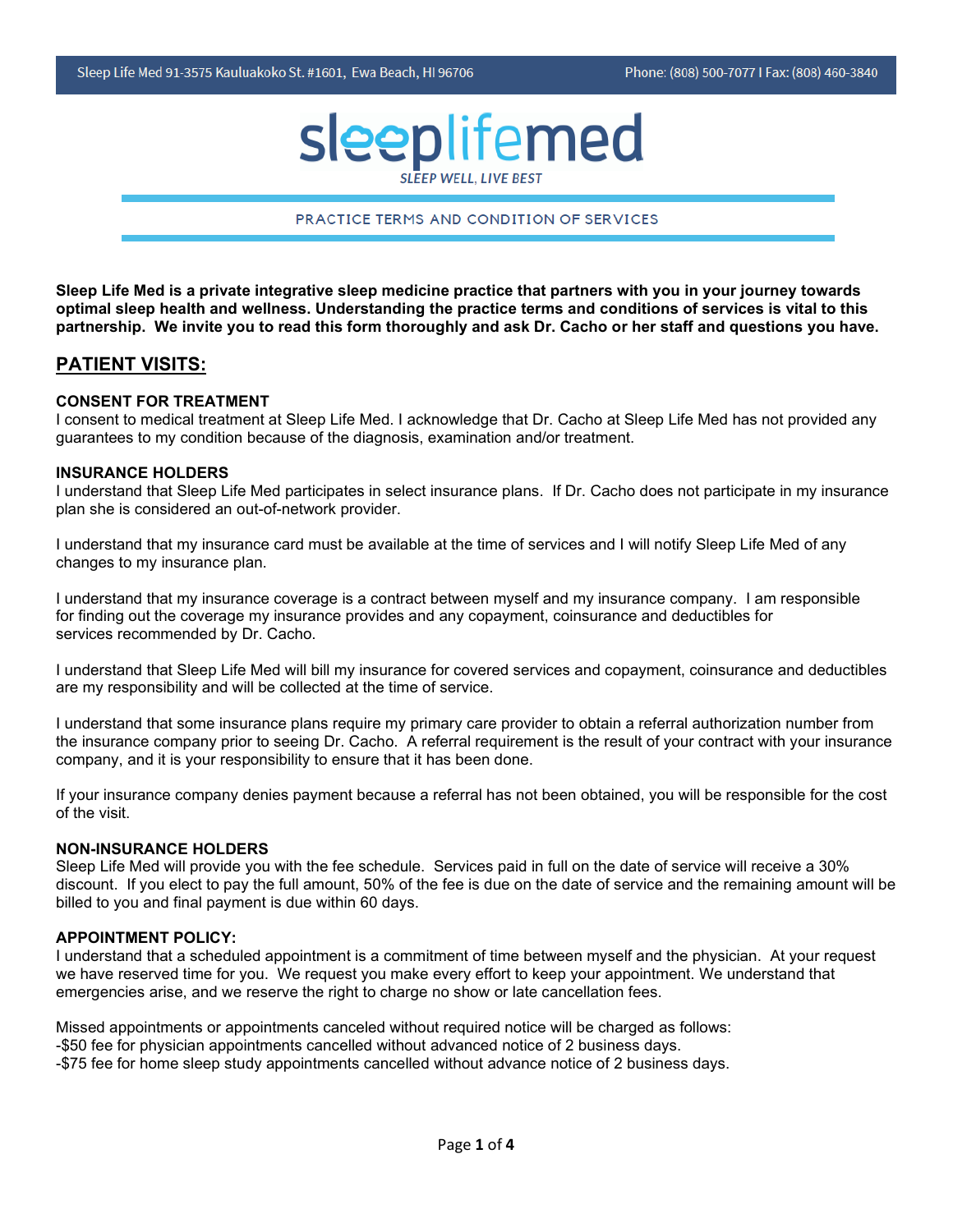Dr. Cacho desires for all patients to have the opportunity to be seen for his or her entire scheduled visit time. If you arrive late to your appointment, we will do our best to work you back into the schedule, however, you may be asked to reschedule.

## **TELEHEALTH CONSULTATIONS:**

I understand that telehealth consultations are available at Sleep Life Med. There are some potential risks with the use of telehealth which include but may not be limited to:

- The inability to perform some aspects of the physical examination or evaluation.
- Insufficient information to allow appropriate medical decision making by the physician and consultant.
- Delays in medical evaluation or treatment due to technical deficiencies or failures of the equipment.
- In rare instances, security protocols could fail, causing a breach of privacy of personal medical information.
- In rare cases, a lack of access to complete medical records may result in adverse drug interactions or allergic reaction or other judgment errors.

I understand that the laws that protect privacy and the confidentiality of medical information also apply to telehealth. I have the right to withhold or withdraw my consent to the use of telehealth during my care at any time, without affecting my right to future care or treatment. I understand that I may at any time choose to see Dr. Cacho in person if it is in accordance with federal and state rules regarding health and safety. I understand that my doctor assumes that I am alone during our conversation and will not know if there are other people in the room or within hearing distance unless I disclose this information. As such confidentiality may be breached if Dr. Cacho discusses topics of private nature that are relevant to my care.

If interruptions arise due to technical difficulties my doctor or I can discontinue the visit at any time if we desire. I understand that if my doctor feels that a direct physical examination or other testing is necessary she will ask me to come in for a face-to-face visit to complete this examination or other testing.

## **FINANCIAL POLICIES**

## **FINANCIAL RESPONSIBILITIES:**

I understand that I am financially responsible for all charges whether covered by my insurance carrier. These include deductible, co-payment, cost-share, and/or non-covered benefits. My patient financial responsibilities of copays, coinsurance and deductibles are due at the time of service.

I understand I will be charged for, and hereby agree to pay, all costs and expenses incurred in collecting any past due fees, and interest allowed by law, all without relief from valuation and appraisement laws. Insurance companies provide patients with an explanation of benefits (EOB) showing my total patient responsibility. Any dispute I have with the amount owed is between myself and my insurance company.

A late fee of \$5 per month will be applied to outstanding bills over 60 days. Outstanding balancing must be paid in full prior to scheduling and/or obtaining the subsequent office or procedure visit. Hawaii residents are financially responsible for the general excise tax.

For your convenience encrypted credit card storage is available through a  $3<sup>d</sup>$  party system. Only the last 4 credit card digits will be available to the staff at Sleep Life Med. Please complete the credit card authorization form if this option interests you.

## **COLLECTION POLICY:**

I understand that I am responsible for paying for outstanding balances for services obtained at Sleep Life Med. We understand that healthcare is often a large expense and can offer payment arrangements, as necessary.

If we have been unable to obtain payment in full or maintain scheduled payment arrangements from you after 120 days of repeated attempts, the account will be turned over to our collection agency and you will be discharged from the practice.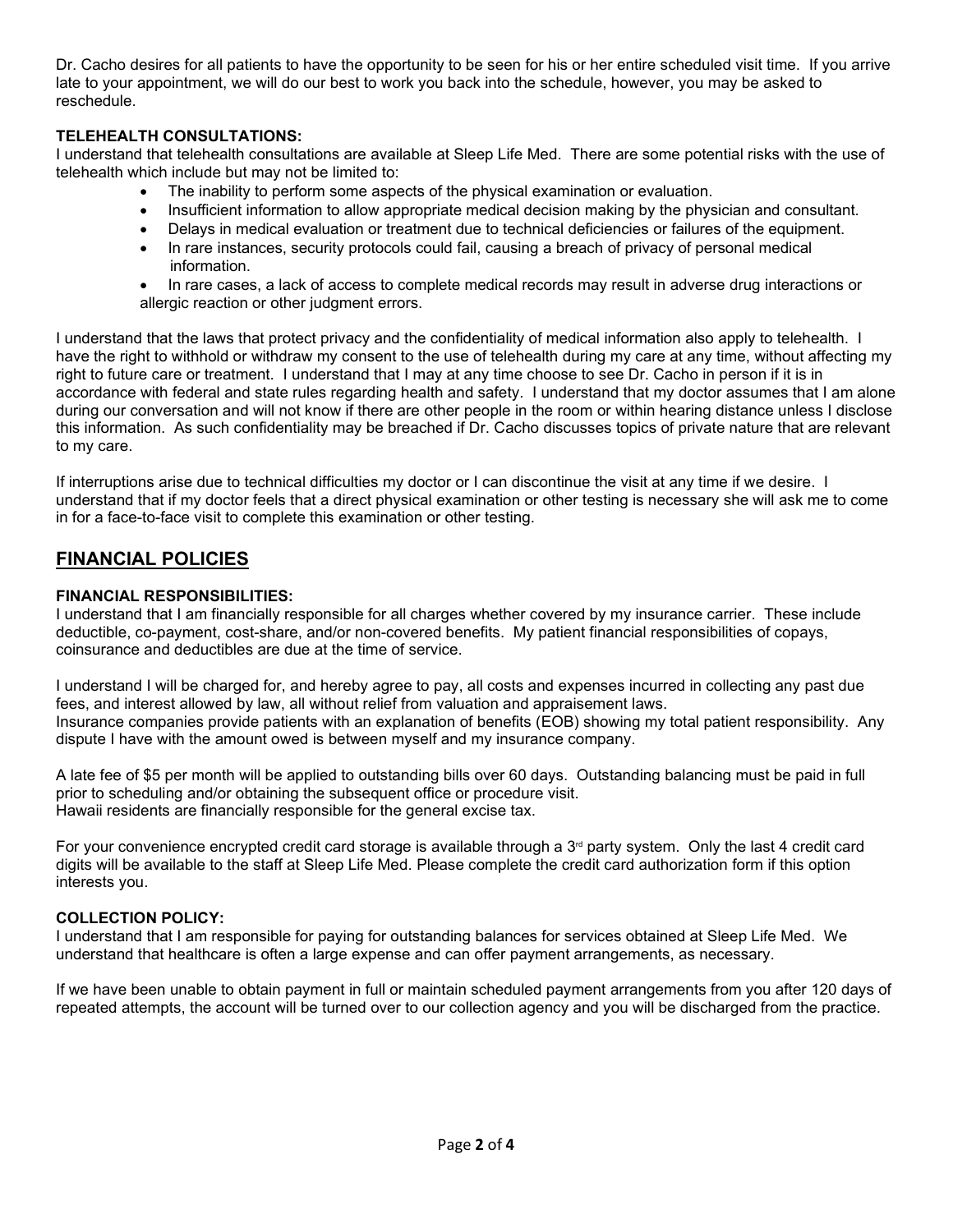## **AUTHORIZATION TO RELEASE MEDICAL INFORMATION and ASSIGNMENT OF INSURANCE BENEFITS:**

I authorize release of any medical care information requested by my insurance company or its representative any information including the diagnosis and the records of any treatment or examination rendered to me during the period of medical care.

I authorize payment to be made directly to Sleep Life Med by my insurance company, and I accept financial responsibility for all services not covered by my insurance.

I authorize the use of my signature below on all my insurance submissions whether manual or electronic.

# **PATIENT RIGHTS AND RESPONSIBILITIES**

I acknowledge I have received my Rights and Responsibilities as a patient and a written copy will be provided to me at any time upon my request. I understand Sleep Life Med has a link to the Patient Rights and Responsibilities on the practice website located at: [https://sleeplifemed.com](https://sleeplifemed.com/)

# **PATIENT COMMUNICATION**

I understand that I may be asked to schedule an appointment if issues or questions arise between scheduled appointment times. The best way to discuss my care is in a scheduled visit time to allow for examination and review of information, as necessary.

I understand that information will not be provided to a family member or friend unless a signed permitted communication form is completed and is on file.

I understand that there are privacy concerns with my standard personal email. Sleep Life Med provides HIPPA secured messaging for text and email via the Spruce Health app or via email with Patient Passport Portal from Elation Health at no additional cost to me. If I prefer to use my standard personal email for communication I am aware that I am vulnerable to security breaches.

Communication for medical questions or concerns via telephone or email will be subject to the following billing codes as applicable. Please check with your insurance company if they cover these services and what charges fall under your responsibility.

|           | minutes<br>∍-<br>ιU | $1 - 20$<br>minutes | n 1<br>$1 - 31$<br>minutes |
|-----------|---------------------|---------------------|----------------------------|
| Telephone | 99441               | 99442               | 99443                      |
| Email     | 99421               | 99422               | 99423                      |

## **CONTROLLED MEDICATIONS/MARIJUANA POLICY:**

Dr. Cacho does not prescribe opiates, benzodiazepines, or medical marijuana for the treatment of insomnia. She provides an integrative approach to insomnia and provides non-pharmacotherapies for this condition. She will not take over prescribing these medications from another physician.

There are sleep disorders where standard of care includes stimulant medications. Complete medical records must be available for continuation of these medications if you are transferring care. If no records are available, sleep testing may be ordered prior to the continuation of these medications.

# **MINORS OR INCAPACITATED PERSONS:**

- $\Box$  This patient is a minor of months/years of age.
- $\Box$  Incapacitated and unable to sign for the following reason(s):

\_\_\_\_\_\_\_\_\_\_\_\_\_\_\_\_\_\_\_\_\_\_\_\_\_\_\_\_\_\_\_\_\_\_\_\_\_\_\_\_\_\_\_\_\_\_\_\_\_\_\_\_\_\_\_\_\_\_\_\_\_\_\_\_\_\_\_\_\_\_\_\_\_\_\_\_\_\_\_